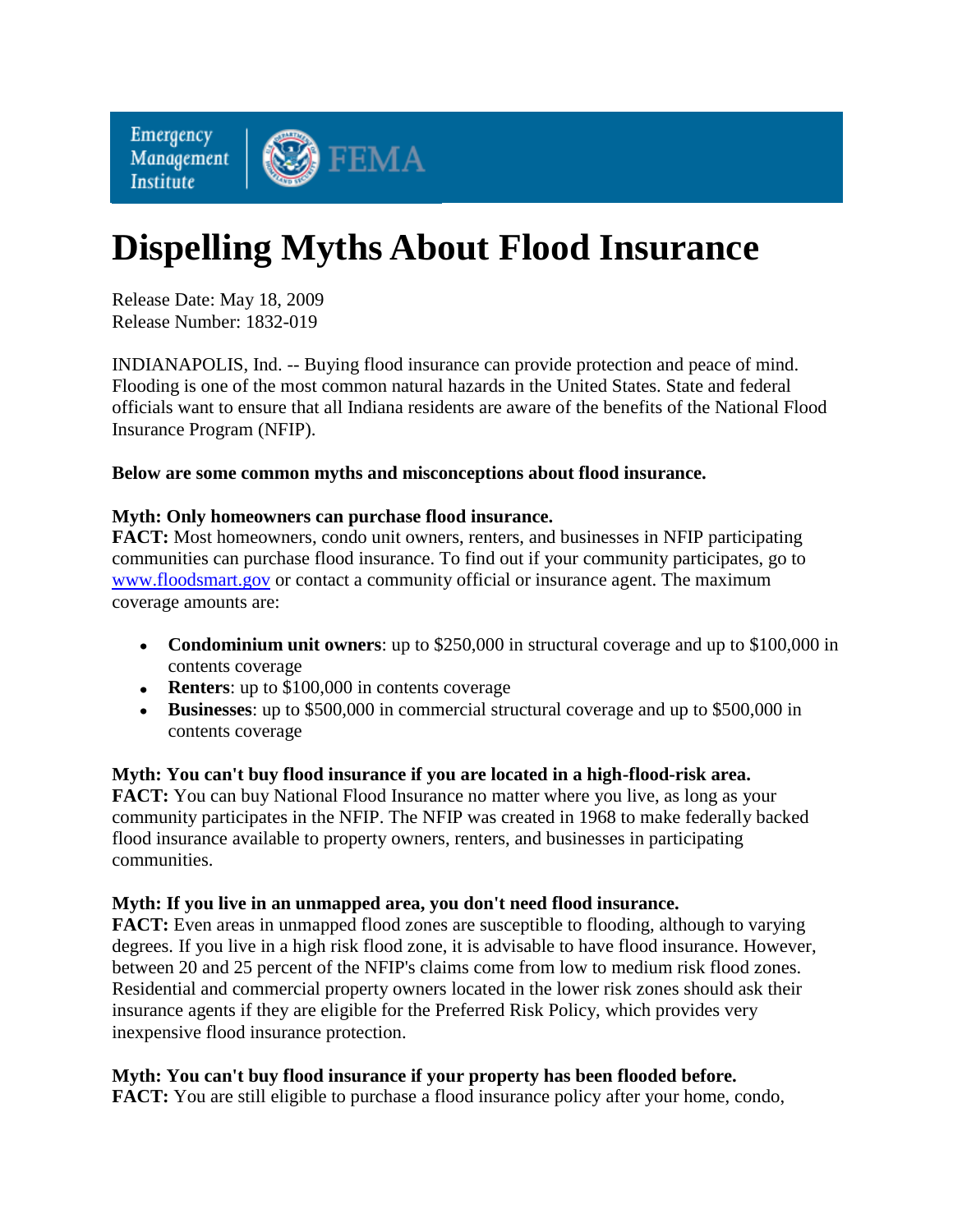apartment, or business has been flooded, provided that your community is participating in the NFIP.

## **Myth: Homeowners insurance policies cover flooding.**

**FACT:** Unfortunately, many home and business owners do not find out until it is too late that their homeowners and business insurance policies do not cover flooding. The NFIP offers a separate policy that protects the single most important financial asset, which for most people is their home or business. Homeowners can include contents coverage in their NFIP policy. Residential and commercial renters can purchase flood insurance coverage for their buildings and contents/inventory and, by doing so, protect their livelihood.

## **Myth: Federal disaster assistance will pay for flood damage.**

**FACT:** Before a community is eligible for disaster assistance, it must be declared a federal disaster area. Federal disaster assistance declarations are issued in fewer than 50 percent of flooding events. Furthermore, if you are uninsured and receive federal disaster assistance after a flood, you must purchase flood insurance to remain eligible for future disaster relief. Disaster assistance does not cover as much as flood insurance, and flood insurance claims can be paid very rapidly after the event.

### **Myth: You can't buy flood insurance immediately before or during a flood.**

**FACT:** You can purchase National Flood Insurance at any time. There is usually a 30-day waiting period after you buy flood insurance before the policy is effective. In most cases, the policy does not cover a "loss in progress," which is defined as a loss occurring as of midnight on the first day your policy goes into effect. Basically, if you buy flood insurance after a flood, it will not cover your past losses, only losses after the policy goes into effect. New or refinanced mortgages are exempt from the 30-day waiting period.

## **Myth: The NFIP does not offer basement coverage.**

**FACT:** While basement improvements such as finished walls and floors, and personal belongings in a basement are not covered by flood insurance, structural elements and essential equipment within a basement are. The following items are covered under building coverage, as long as they are connected to a power source, if required, and installed in their functioning location:

- Sump pumps
- Well water tanks and pumps, cisterns, and the water in them
- Oil tanks and the oil in them, natural gas tanks and the gas in them
- Pumps and/or tanks used in conjunction with solar energy
- Furnaces, water heaters, air conditioners, and heat pumps
- Electrical junction and circuit breaker boxes and required utility connections
- Foundation elements
- Stairways, staircases, elevators, and dumbwaiters
- Unpainted drywall walls and ceilings, including fiberglass insulation
- Cleanup